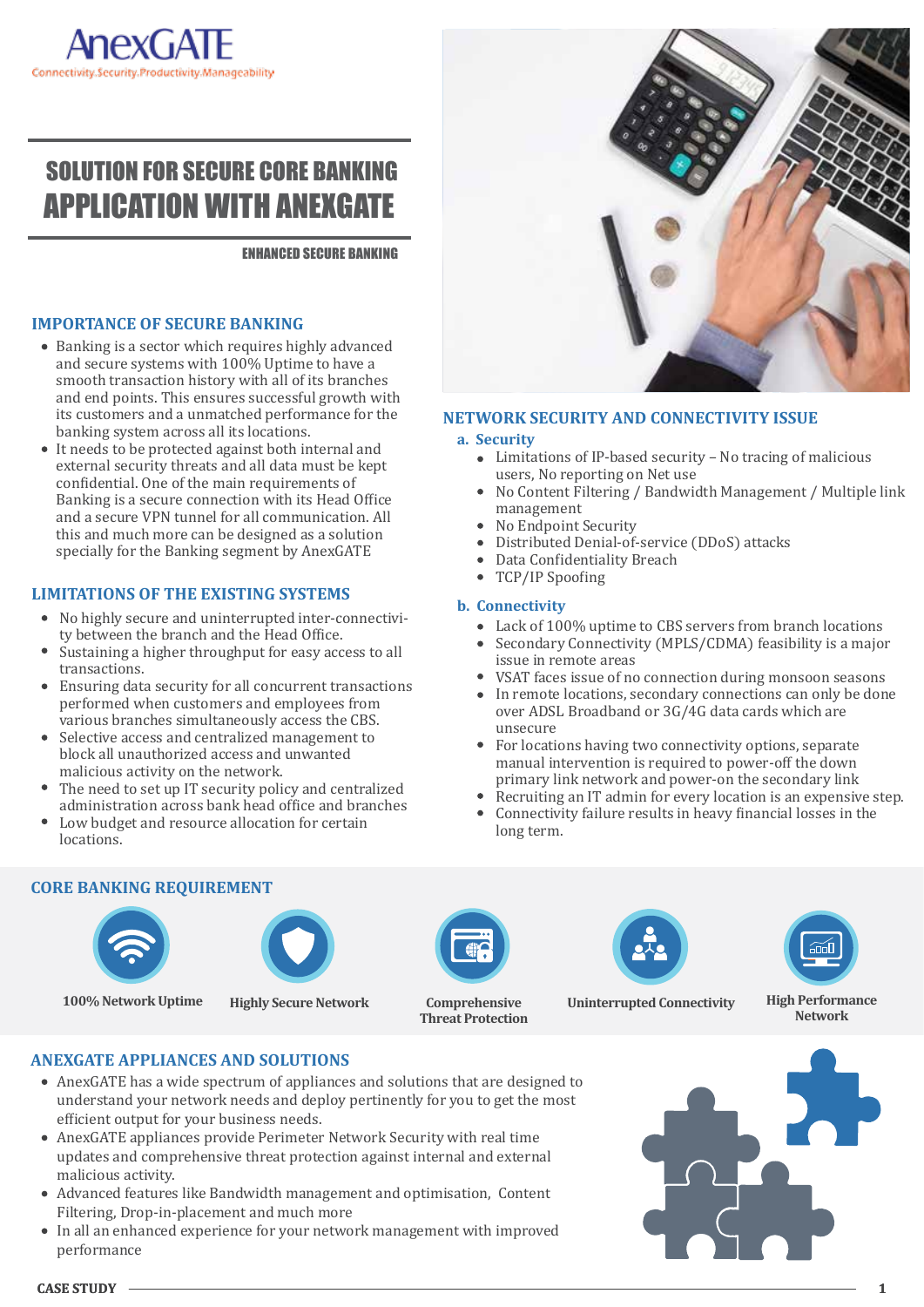# **ANEXGATE APPLIANCES AND SOLUTIONS**

a. Banks have to bear the brunt generated due to data breaches a. and security threats caused by malicious activity, it is imperative that banks have highly secure systems in place to avoid any vulnerabilities to the Central Banking Server. AnexGATE creates state of the art infrastructure for banks to have their entire network, especially CBS under cautious protections and perform better in the long run, giving them an edge over other banking institutions.

#### b. Security

- Content Filtering and Internet Usage Policy: Allow access only to specific websites and block the rest to prevent any unauthorized access
- Absolute Transparency: The entire activity over the network is displayed on the dashboard and GUI is kept simple to know what activity is done by individuals.
- Gateway Anti-virus, Anti-Malware and Firewall to prevent all malicious activity.

#### b. Connectivity

- Multi-Link Auto Failover and Load Balancing are two basic features that allow banks to have 100% Uptime
- Bandwidth Optimisation and Management: Our appliances manage bandwidth efficiently so that priority servers get optimised bandwidth and there is never shortage of bandwidth.
- Gigabit Interface provides the fastest connectivity and the best performance standards to your network.
- DNS, DHCP, FTP, Windows �ile share is easily deployable.

#### b. Functionality

- Secure Auto-Failover in branch locations between MPLS over ADSL/3G to Core banking Servers
- Auto Load Balance between VSAT, CDMA & ADSL based links
- Drop-in installation (in less than 10 minutes) for MPLS  $\bullet$ Network in branch without modifying anything in the existing Network Setup
- Enhanced remote manageability of the branch locations over secure tunnels

# **REPORTING AND DASHBOARD**

The dashboard has a one glance view of all the important activities over your network. The GUI is kept simple to give a conspicuous detailing to your network activity.



b. Reports can be customized to show the information that is prioritized and can be set for pre-defined time intervals, weekly, monthly, quarterly etc.

| <b>BULLUE</b>                              |  |                           |             |                 |                  |    |   |
|--------------------------------------------|--|---------------------------|-------------|-----------------|------------------|----|---|
| <b>Elektric</b><br><b>ASTAFAS</b><br>UGF 9 |  |                           |             |                 |                  |    |   |
|                                            |  | hai                       |             | si.             | <b>Lievenbox</b> | w  | s |
| 川井山                                        |  | <b>HUH HE</b>             | 1.916       | 日の場.            |                  | H  | n |
| 001041-207                                 |  | 4.05.88                   | 5.8118      | 別法様             |                  |    |   |
| 机油动                                        |  | 653.08                    | iam         | Lines.          |                  |    |   |
| <b>MARAZ</b>                               |  | 11196                     | 1814        | 19,846          |                  |    |   |
| 31-38-534                                  |  | 1,48.98                   | 1316        | 能对球             |                  |    |   |
| 81,391,423                                 |  | 101-0110                  | A6 tive     | \$5,51.00       |                  |    |   |
| 11, 81, 28                                 |  | 196.15.88                 | 商标板         | 8.346           |                  |    |   |
| <b>UL 84.13</b>                            |  | 194,63.88                 | 18.3716     | 0.04            |                  | 18 |   |
| H.HLO                                      |  | 15,5199                   | MAIN        | <b>11 15 18</b> |                  |    |   |
| 株式科                                        |  | 964488                    | 65,6760     | 11.69 (B)       |                  |    |   |
| 31.34.1.35                                 |  | HJB                       | 5.59        | 11 11 18        |                  |    |   |
| 31, 39, 1, 35                              |  | 15.15.99                  | <b>6118</b> | 样血糖             |                  |    |   |
| 电线机                                        |  | 65.51.93                  |             | 单位格             |                  |    |   |
| <b>JUL 36.1.113</b>                        |  | 41348                     | 京,封地        | 38.14           |                  |    |   |
| 311, 381, 5, 211                           |  | 1237 89                   | 19.404      | 11.0110         |                  |    |   |
| <b>DEAM AR</b>                             |  | <b><i><u>IA46</u></i></b> | ia Il vit   | 38.50 68        |                  |    |   |
| <b>HLAKEZR</b>                             |  | 14, Fe 89.                | 8.1/6       | <b>B.NG</b>     |                  |    |   |